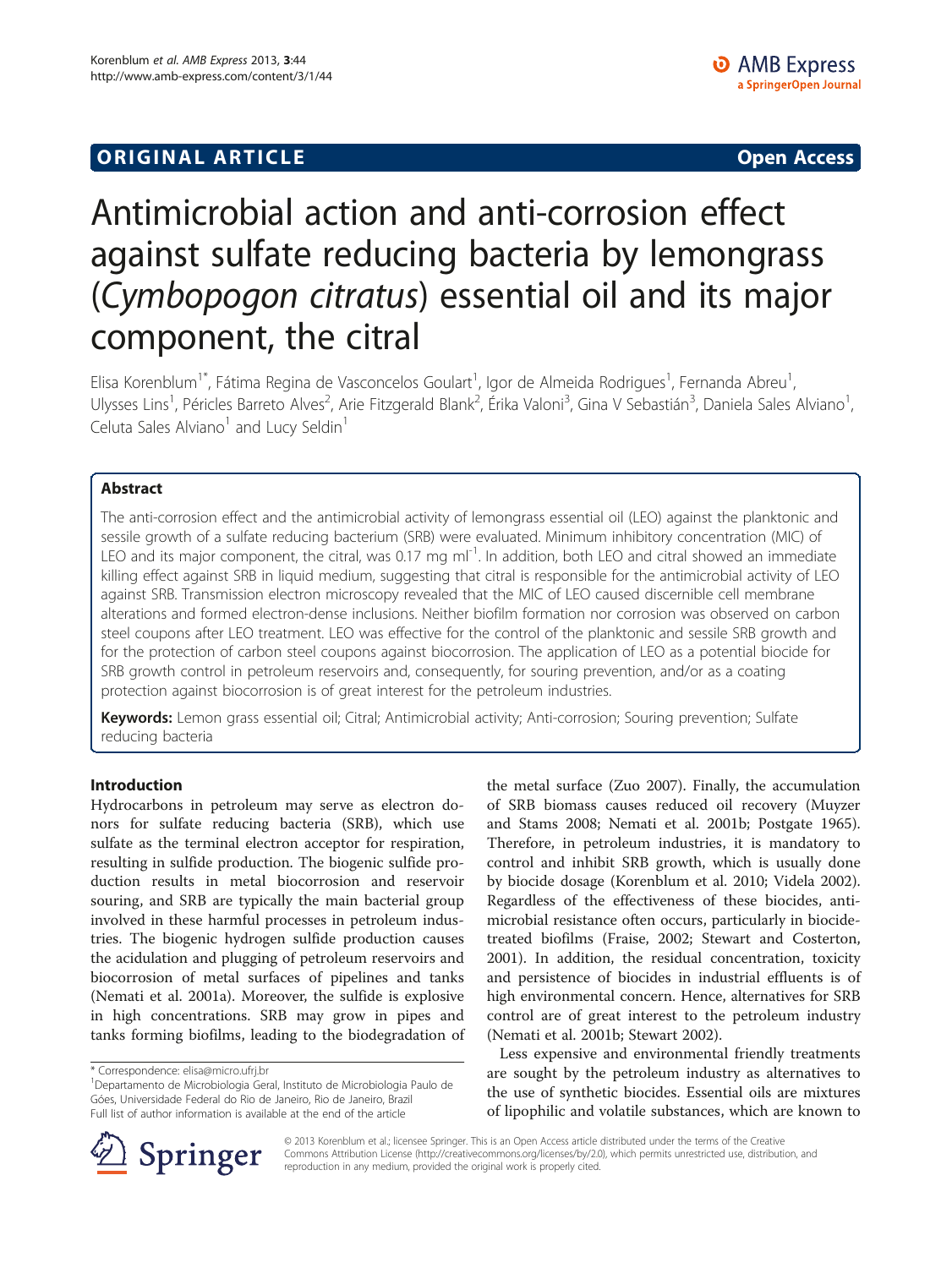have components with antibacterial and/or antifungal activity and are potential sources of novel inhibitory substances (Hammer et al. [1999;](#page-6-0) Solórzano-Santos and Miranda-Novales [2012\)](#page-7-0). The composition of essentials oils is different among species and plant parts. The oil's main components are terpenes and terpenoids, which are aromatic and aliphatic acid esters and phenolic compounds (Reichling et al. [2009](#page-7-0)). The effect of different plant extracts on biofilms has already been demonstrated in the food industry and medical devices. In addition, unlike other natural antimicrobial compounds, essential oils show inhibition on planktonic and sessile microbial growth at the same concentration. Thus, the ability to form biofilms does not provide extra protection for the organism when using essential oils as an antimicrobial agent (Adukwu et al. [2012](#page-6-0); Kavanaugh and Ribbeck [2012](#page-6-0); Nostro et al. [2007](#page-7-0); Nuryastuti et al. [2009](#page-7-0)). Citral, the principal compound of lemongrass (Cymbopo gon citratus (DC.) Stapf) essential oil (LEO), is valued as an antimicrobial compound against several important medical and food bacteria, such as Campylobacter jejuni, Escherichia coli O157, Listeria monocytogenes, Bacillus cereus and Staphylococcus aureus (Fisher and Phillips [2006](#page-6-0)). The citral is found at 65-85% of total compounds in LEO as two evenly distributed isomers, neral and geranial (Moore-Neibel et al. [2012](#page-7-0)). In Brazil, lemongrass essential oil is constituted of up to 75.4% of citral (Barbosa et al. [2008](#page-6-0)).

In this study, for the first time, the use of LEO or citral are being proposed for application by the petroleum industry to control and/or remove SRB biofilm formation and sulfide induced corrosion of metal surfaces, such as in pipes and tanks. For this purpose, we have tested the lemongrass essential oil and a commercial citral against the SRB Desulfovibrio alaskensis strain NCIMB 13491 during planktonic growth and biofilm development on glass and carbon steel coupons.

## Materials and methods

### Plant essential oil isolation and citral

The lemongrass (Cymbopogon citratus (DC.) Stapf, Poa ceae) leaves were collected from the medicinal plant garden of the Federal University of Sergipe, Brazil. A voucher specimen was deposited at the Herbarium-ASE of the Federal University of Sergipe (code 9391). Lemongrass essential oil (LEO) was obtained from the fresh leaves by hydrodistillation using a glass-type Clevenger apparatus continuously for 8 h and stored in an opaque glass vial at 4°C prior to analysis and biological assays. LEO ( $d = 0.85$  g ml<sup>-1</sup>) was dissolved in Postgate medium for all experiments, at desired concentrations. The commercial citral (>96% purity) used was purchased from Sigma-Aldrich (Castle Hill, NSW, Australia) and used without further purification.

#### Sulfate reducing bacterial strain

The test microorganism used in this study was Desul fovibrio alaskensis NCIMB 13491. This SRB strain was isolated from a soured oil reservoir (Feio et al. [2004](#page-6-0)) and was usually grown in Postgate C or Postgate E media (Postgate [1984\)](#page-7-0) at 30°C for 3 days, in anaerobic conditions using sealed serum bottles (10 ml). The bottles were purged with a  $N_2$  flux to achieve anaerobiosis.

## Determination of the minimum inhibitory concentration (MIC) and minimum bactericidal concentration (MBC)

In order to establish the minimum concentration that the LEO and citral inhibit D. alaskensis NCIMB 13491 growth, microdilution susceptibility tests were performed (Das et al. [2008\)](#page-6-0). The working solutions of LEO  $(0.5 \text{ mg ml}^{-1})$  and citral  $(1.0 \text{ mg ml}^{-1})$  were serially diluted in 96-well microtiter plates, to a lowest concentration of 0.085 mg  $ml^{-1}$  in sterile Postgate medium to determine the minimum inhibitory and the minimum bactericidal concentrations. The indicator strain D. alaskensis was grown for 7 days at 32°C in Postgate E medium. This culture was further diluted to yield a final SRB inoculum of  $10^5$  cells ml<sup>-1</sup>. The microtiter plates were incubated for 7 days at 32°C. The D. alaskensis growth was detected by observing the blackish color of the medium caused by iron sulfide precipitation in Postgate E medium. The minimum inhibitory concentration (MIC) was determined as the least amount of antimicrobial substance added that did not result in blackish color of the medium. Sub-MIC  $(0.5 \times$  MIC) and supra-MIC  $(2 \times$ MIC) of LEO were also established and used for further tests (Transmission microscopy and biofilm assays). To perform the minimum bactericidal concentration test, aliquots of 10 μl of the treated and untreated cell suspensions from the MIC plate were used to inoculate fresh Postgate E medium (90 μl) and then incubated for 7 days at 32°C. The minimum bactericidal concentration (MBC) was determined as the lowest concentration of antimicrobial substance that resulted in no growth of D. alaskensis indicator strain. All of the inoculation procedures and incubations were performed in an anaerobic chamber (PlasLabs Inc., USA). The time kill method was also performed using LEO and citral macrodilutions in Postgate E broth (2 ml) in BD Vacutainer™ tubes, where  $10^5$  SRB cells ml<sup>-1</sup> were later inoculated. The MIC levels of LEO and of citral were tested by incubating Vacutainer tubes for 0.5, 2, 6, 12 and 24 hours at 32°C. In addition, one test tube was not incubated, and cells were only rapidly homogenized with LEO or citral. An untreated sample was collected as a control for all incubation times. After incubation, biomass was recovered from Vacutainer tubes by centrifugation and further cell pellets were washed with  $N_2$ purged sterile distilled water twice to remove broth and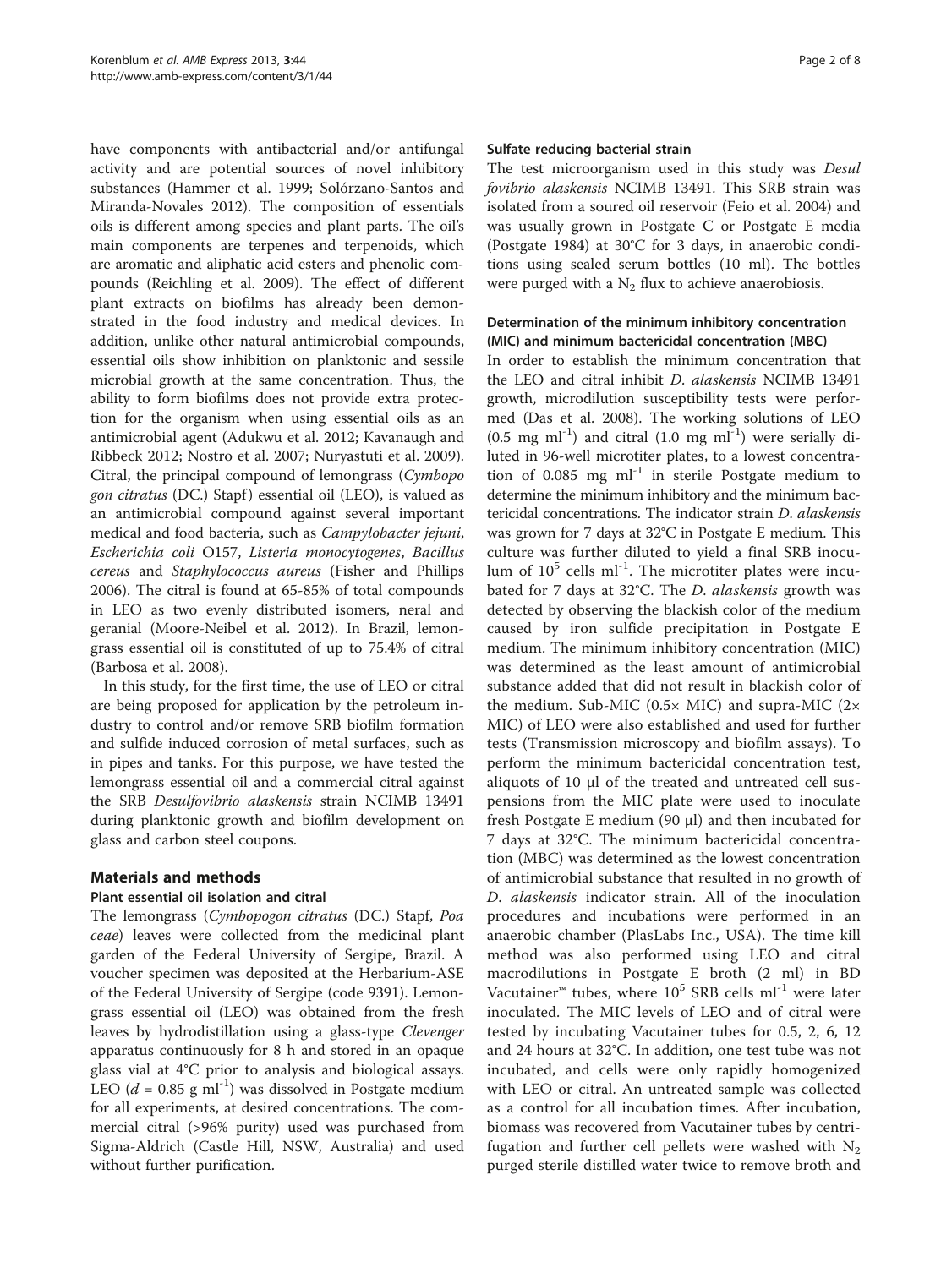LEO or citral residues. Then, each cell pellet was suspended in fresh Postgate E medium (transferred with a syringe into the Vacutainer tube) and incubated for 7 days at 32°C. All tests were performed in five replicates.

#### Real-time PCR analysis

DNA was extracted from 10 ml of each sample of D. alaskensis treated with MIC, sub-MIC and supra-MIC of LEO and citral. Samples were centrifuged for 20 min at 12.800 ×g. The pellets were suspended in 500 μl of TE 1× and then the extraction was performed as described by Pitcher et al. ([1989](#page-7-0)). Real-time PCR assay of dsrA gene (encodes the α subunit of dissimilatory sulfite reductase) was performed as described previously (Spence et al. [2008](#page-7-0)) for detection and enumeration of sulfate-reducing bacteria, on an Applied BioSystems Instrument (Life Technologies, SP, Brazil) using the SYBR Green PCR kit (Qiagen). An aliquot (5 μl) of template DNA was used in a reaction mixture containing 10 μl 2× Quanti Tect SYBR Green PCR Master Mix, 500 nmol 1<sup>-1</sup> of each forward and reverse dsrA primer (Dsr1f -5ACSCACTGGAAGCACGGCGG3'; DsrR– 5'GTGGM RCCGTGCAKRTTGG3'), and water to a final volume of 20 μl. Reaction conditions were 95°C for 15 min  $(1 \times)$ , then 95°C 15 s, 59°C 30 s, 72°C 30 s (40×). A final melt curve analysis was performed to determine the presence or absence of non-specific amplification products.

## Preparation of cells for transmission electron microscopy (TEM)

For TEM characterization of the biocidal effect of LEO on D. alaskensis cells, D. alaskensis was inoculated at  $10^5$  bacterial cells ml<sup>-1</sup> with LEO (at MIC, sub-MIC and supra-MIC) at 30°C for 24 hours. In addition to the treated cells, D. alaskensis without LEO was incubated at the same conditions as a control sample. The cells were washed in PBS buffer and fixed overnight at 4°C in 2.5% glutaraldehyde in 0.1 M sodium cacodylate buffer. Samples were washed three times in the same buffer, post-fixed at room temperature in 1% osmium tetroxide in 0.1 M sodium cacodylate buffer, washed three times in the same buffer, dehydrated in an acetone series and embedded in Polybed 812 resin. Ultra-thin sections were obtained using a Leica ultramicrotome and stained with uranyl acetate and lead citrate. Imaging was done using a FEI Morgagni transmission electron microscope at 80 kV. Treated control samples were prepared in duplicate.

### Antimicrobial action of LEO on SRB biofilm formation and stability on glass coupon

Biofilms of D. alaskensis were prepared by inoculating circular cover glass slides with a mid-log phase culture  $(10^5 \text{ cells ml}^{-1})$  grown in Posgate E medium. Before each

experiment, the surface of the glass cover slides (13 mm diameter and 1.2 mm thick) was treated with a cleaning solution (Korenblum et al. [2008](#page-6-0)). The device for biofilm formation was a 24-well-plate with a cover glass slide in each well. Two assays were used to test the efficacy of the LEO against SRB biofilm formation. For the two assays, LEO at MIC, sub-MIC and supra-MIC concentrations was added as follows: (assay 1) LEO added at the same time that the SRB cells were introduced in the biofilm device; and (assay 2) planktonic SRB cells were incubated with LEO for 24 h and then these pretreated cells were introduced in the biofilm system. A control without LEO was performed in both assays. Two milliliters of the cell suspension (pre-treated with LEO, or untreated) was added to each well, covering the glass surfaces, and incubated at 30°C for 7 days. After the incubation period for biofilm formation on the glass surfaces, unattached or loosely attached cells were removed by washing with  $N_2$  purged distilled water, prior to biofilm cell enumeration. Biofilm cells were enumerated (30 fields) using counter-staining with 10  $\mu$ g ml<sup>-1</sup> DAPI (diamidino-2-phenylindole) to determine total cells counts and 100  $\mu$ g ml<sup>-1</sup> propidium iodide, for dead cells counts, using a fluorescence microscope (Zeiss Axioplan 2). This procedure was repeated three times for each coupon. The results were expressed as the mean value, and standard deviation as required.

### Conditioning carbon steel coupons with LEO

Carbon steel coupon (20 mm×10 mm×2 mm) surfaces were treated using a sandblasting technique and were cleaned prior to the biofilm assay, as described previously (Nemati et al. [2001](#page-7-0)b). Briefly, the coupons were cleaned in 18% HCl, which was then neutralized by immersion in a saturated sodium bicarbonate solution. Finally, coupons were washed with distilled water, rinsed in acetone, and dried in an air stream. Conditioned surfaces were obtained by immersion of carbon steel coupons in LEO at MIC, sub-MIC and supra-MIC solutions for 24 h at 20°C. A cell control (without LEO) and a blank control (without cells) were performed using untreated coupons. Treated and control coupons were performed in 4 replicates. The remaining amount of LEO that was not absorbed to the metal surface was then removed by rinsing with deionised water and dried with sterile air. The cleaned coupons were placed in tubes containing Postgate C medium inoculated with  $10^5$  cells ml<sup>-1</sup> of *D. alaskensis* and incubated for 7 days. The effect of LEO was evaluated under macroscopic observations. In addition, to analyze coupon weight loss coupon surfaces were cleaned (washed in acid, neutralized with sodium bicarbonate, rinsed in water and acetone, and dried in an air stream) and coupon weight loss was determined by measuring the weight of the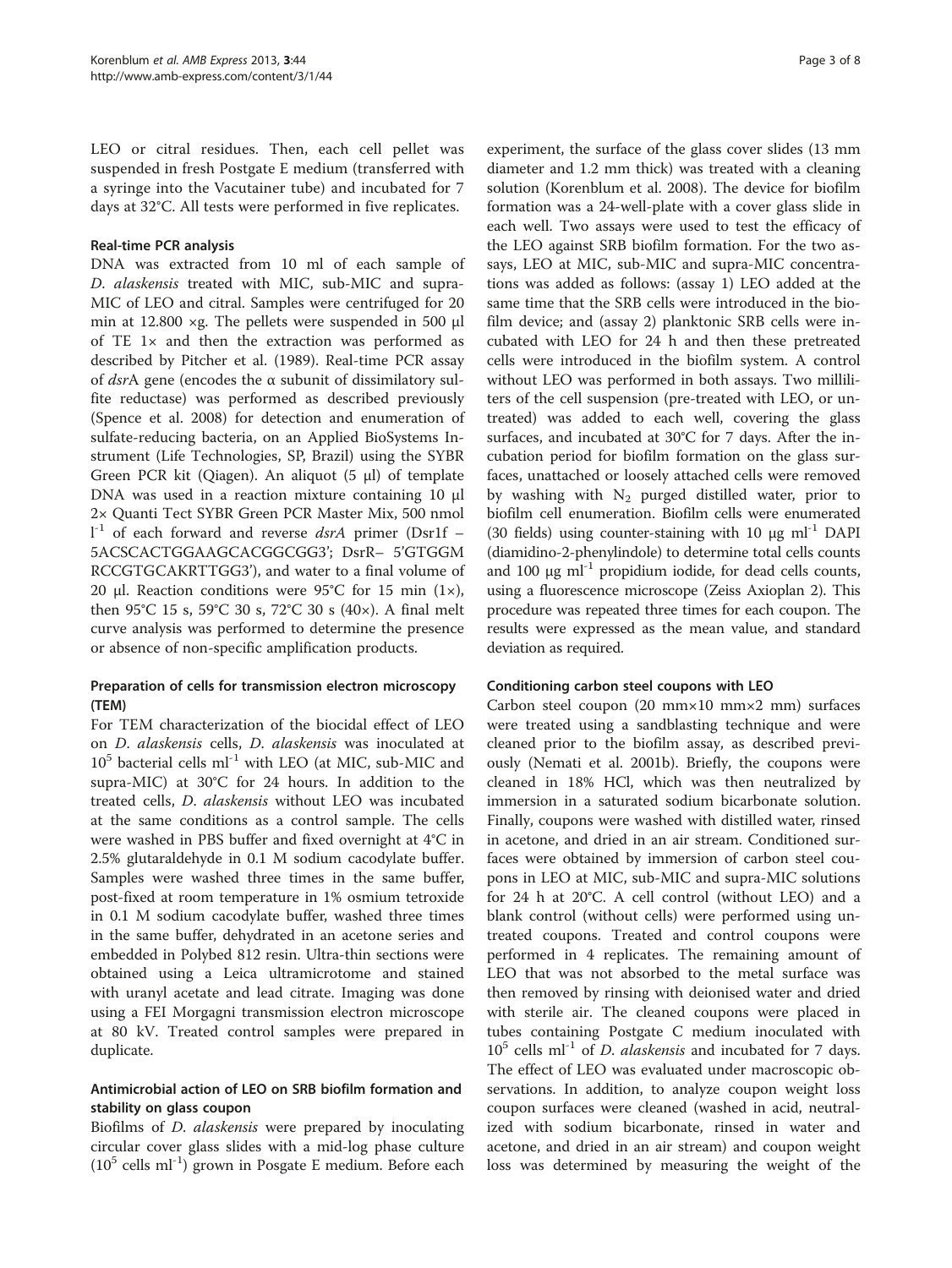coupon using an analytical balance (Sartorius AG model TE214S, Goettingen, Germany) as previously described (Marques et al. [2012\)](#page-7-0). Weight was measured in grams, and the corrosion rate (CR) of carbon steel coupons was calculated and is expressed in mm year<sup>-1</sup> (ASTM G4/95 [2001](#page-6-0)), using 7.84  $g$  cm<sup>-3</sup> as the density of carbon steel. The average corrosion observed on blank coupons was subtracted from cell control (untreated) and conditioned coupons weight loss values. A two-sample  $t$  test was performed on treated and control coupons.

### Results

Lemongrass essential oil (LEO) and its major constituent – citral were tested against a SRB strain (D. alaskensis NCIMB 13491) in planktonic and sessile growth stages. The minimum inhibitory concentration (MIC) of LEO and citral were determined by measuring the optical density of D. alaskensis culture and by real time PCR using the  $dsrA$  gene, which encodes the  $\alpha$  subunit of a key enzyme of SRB metabolism, the dissimilatory sulfite reductase. The MIC of either LEO or citral was established at  $0.17$  mg ml<sup>-1</sup> according to the spectrophotometric assay result (Figure 1A), while the real time PCR of dsrA gene indicated a MIC of 0.085 mg  $ml<sup>-1</sup>$  (Figure 1B). Thus, citral was evinced to be responsible for the antimicrobial effect in LEO, as no inhibition difference was observed between the essential oil and its main component. In order to proceed with the following tests with a strict threshold levels, MIC, sub-MIC and supra-MIC levels were considered as  $0.17$  mg ml<sup>-1</sup>,  $0.085$ mg  $ml^{-1}$  and 0.34 mg  $ml^{-1}$ , respectively. The minimum bactericidal concentration (MBC) of LEO or citral was determined as the same value as the MIC, as no cell growth was recovered from any of the five replicate wells. Therefore, LEO showed a bactericidal effect against the SRB D. alaskensis. The time kill test at MIC level showed an immediate bactericidal effect, that is, no viable cells were recovered after SRB growth in Postgate E medium.

The ultrastructure of untreated *D. alaskensis* showed cells with a vibrio-shaped morphology (Figure [2](#page-4-0)A) and regular Gram-negative double membrane layered cell

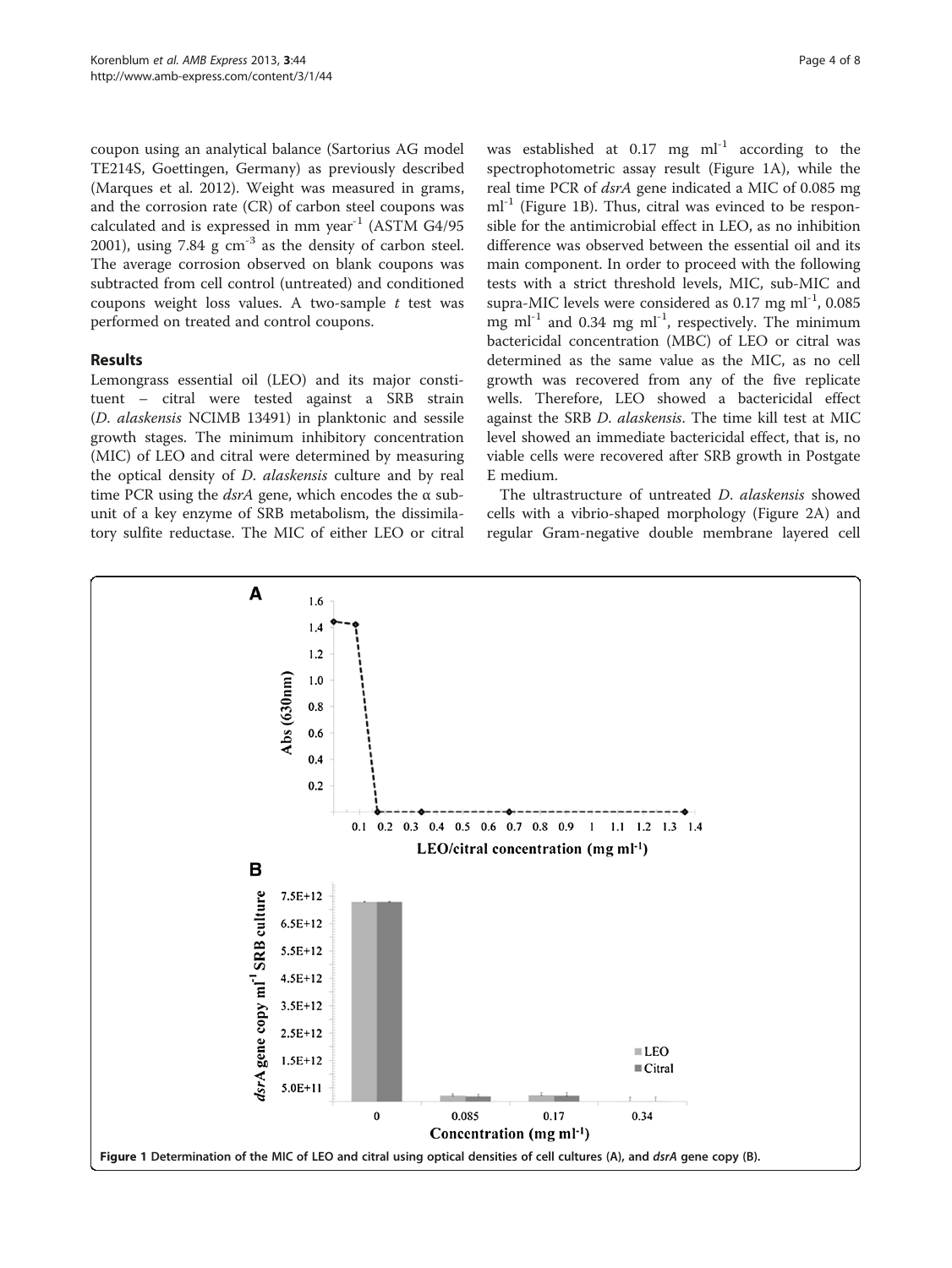<span id="page-4-0"></span>wall structure (Figure 2B). The cytoplasm was electrontranslucent and contained no conspicuous reserve granules. Cells treated with a MIC level  $(0.17 \text{ mg ml}^{-1})$  of LEO revealed strong morphological and cytoplasmatic alterations (Figure 2C). Cytoplasm leakage was observed in many cells suggesting loss of cell constituents and lysis caused by LEO treatment (Figure 2C and D). Despite the fact that a few treated cells presented a cytoplasmatic appearance similar to the control, unusual electron-dense granules near the cell membrane could be observed (Figure 2D). The indication of cell morphology alterations after the LEO treatment, especially lysis, corroborates its bactericidal effect. D. alaskensis biofilm removal (assay 1) and sessile growth inhibition (assay 2) by LEO was observed when testing biofilm formation on glass coupons (Figure [3](#page-5-0)). The essential oil was a highly effective biofilm inhibitor. In assay 1, LEO killed all the SRB cells at MIC  $(0.17 \text{ mg ml}^{-1})$  and supra-MIC  $(0.34 \text{ mg} \text{ ml}^{-1})$  levels. Sub-MIC level  $(0.085 \text{ mg}$  $ml^{-1}$ ) showed one log reduction of SRB cells; however, adhered cells left on the surface were dead, as detected by propidium iodide staining. In addition, in assay 2, LEO inhibited SRB biofilm formation, when planktonic cells were pretreated with sub-MIC, MIC and supra-MIC values. Untreated SRB cells formed biofilms on glass surfaces in both assays  $(10^7 \text{ cells cm}^{-2})$  (Figure [4](#page-5-0)). The inhibition of SRB biofilm formation was also observed on carbon steel coupons conditioned with LEO (Figure [4](#page-5-0)). The black corrosion precipitates could be

observed in the control carbon steel coupons, while the treated coupons were preserved from biofilm formation and therefore from SRB-induced biocorrosion processes. There was a slight corrosion detected on conditioned coupons, it was very similar to the corrosion observed on blank coupons (p=0.54), which was considered as chemical corrosion. Weight loss of the untreated coupons was significantly higher than on conditioned coupons, when blank coupons corrosion rate was subtracted. Then, there was no biocorrosion on conditioned coupons, while a high biocorrosion rate was detected on untreated ones  $(1.06 \text{ } (\pm 0.1) \text{ } 10^7 \text{ mm year}^{-1})$ ,  $p < 0.01$ ).

#### **Discussion**

In this study, SRB planktonic and sessile growth was shown to be inhibited by lemongrass essential oil (LEO) and its major component, the citral. Different essential oils of plants have been shown to have an antimicrobial activity (Abo-El Seoud et al. [2005;](#page-6-0) Bajpai et al. [2009](#page-6-0); Bakkali et al. [2008](#page-6-0); Khan and Ahmad [2011\)](#page-6-0). In medicine, essential oils extracted from plants present antimicrobial activity against a range of bacteria including known antibiotic resistant strains (i.e. MRSA) and have been used as topical and oral antimicrobial treatments (Doran et al. [2009](#page-6-0), Solórzano-Santos and Miranda-Novales [2012](#page-7-0)). Moreover, the inhibitory activity of essential oils has already been demonstrated to be effective against biofilms formed by bacteria of medical relevance

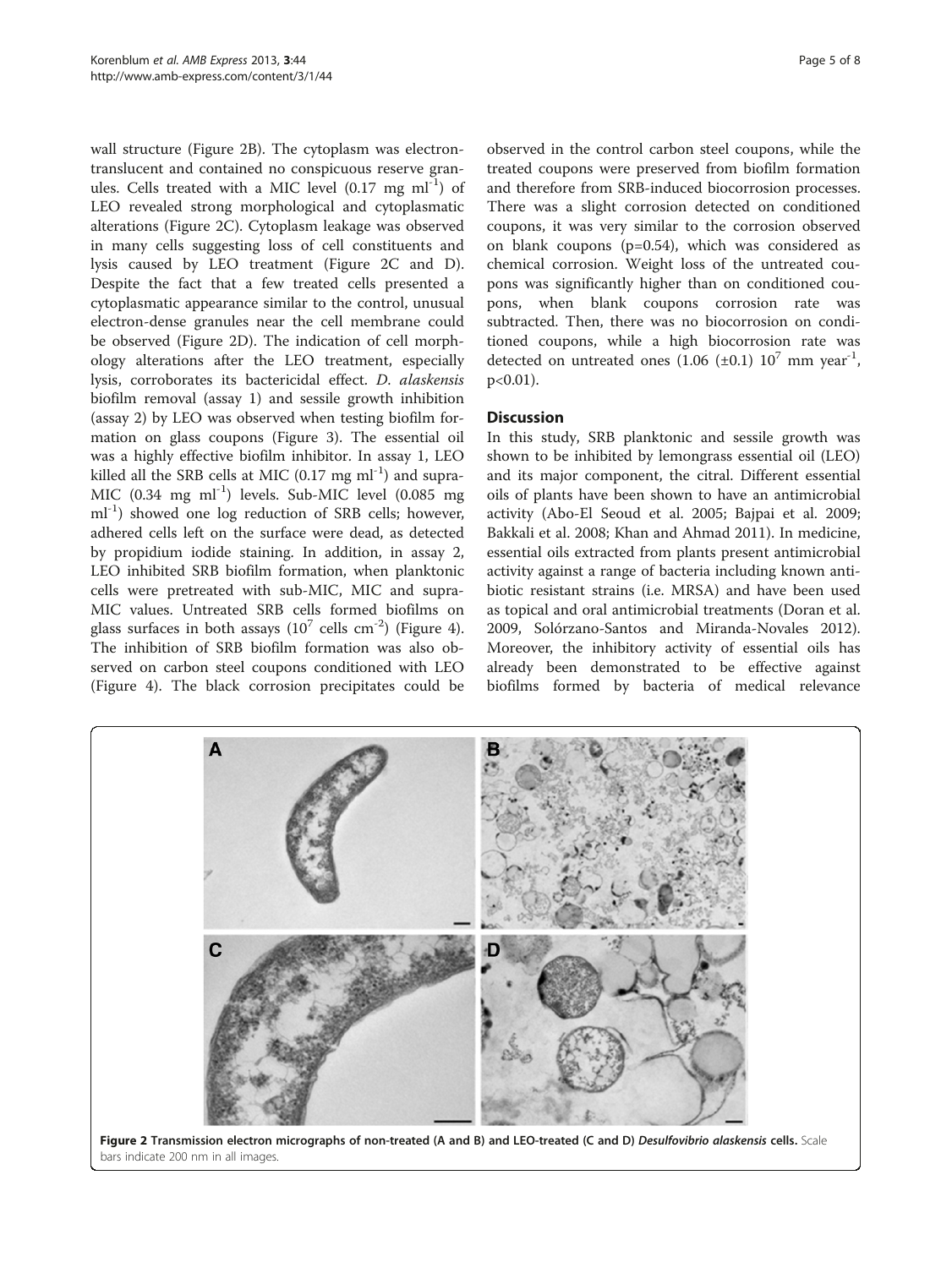<span id="page-5-0"></span>

(Adukwu et al. [2012;](#page-6-0) Khan et al. [2009](#page-6-0)). Adukwu et al. ([2012](#page-6-0)) have screened the antimicrobial activity of different essential oils against Staphylococcus aureus strains and they found LEO to be the most effective oil.

Two tests were performed to determine MIC of LEO, each test indicated different values, cell culture absorbance  $(0.17 \text{ mg } \text{m} \text{l}^{-1})$  and real time PCR of the bacterial dsrA gene  $(0.085 \text{ mg} \text{ ml}^{-1})$ . Both tests were also performed with citral, and the MIC results were identical to LEO. In order to set meticulously the inhibitory concentration level, MIC value of LEO and of citral, the predominant terpene of LEO, was considered to be 0.17 mg  $ml^{-1}$  for the inhibition of SB growth. The MIC value of LEO in the present study corresponds to  $0.1\%$  (v/v), likewise, Adukwu et al. ([2012](#page-6-0)) and Doran et al. ([2009](#page-6-0)) reported LEO to be effective against other bacteria at MIC between 0.06 and 0.16% (v/v).

Ultrastructural changes were observed when D. alaskensis was treated with LEO. Electron microscopy showed that most of the cells either presented cytoplasmatic extraction or were completely disrupted, suggesting that LEO provokes harsh membrane disturbance. In addition, electron-dense granules near the cytoplasmatic membrane could be observed in the remaining cells, indicating that LEO treatment also influenced cellular metabolism. A previous study had also observed that essential oils alter bacterial membrane stability and lead to the loss of cytoplasmatic material (Bouhdid et al. [2010](#page-6-0)). Essential oils present lipophilic properties that allow it to pass through the bacterial cell wall. Cell wall disruption occurs at different layers of polysaccharides, fatty acids and phospholipids (Fadli et al. [2012\)](#page-6-0). The ultimate effect of essential oils is cell death due to permeabilization of the cellular membrane, loss of ions, reduction of membrane potential, collapse of the proton pump and depletion of the ATP pool (Bakkali et al. [2008\)](#page-6-0).

The hindrance of SRB cell attachment on glass and metal surfaces, and the ability to remove pre-established

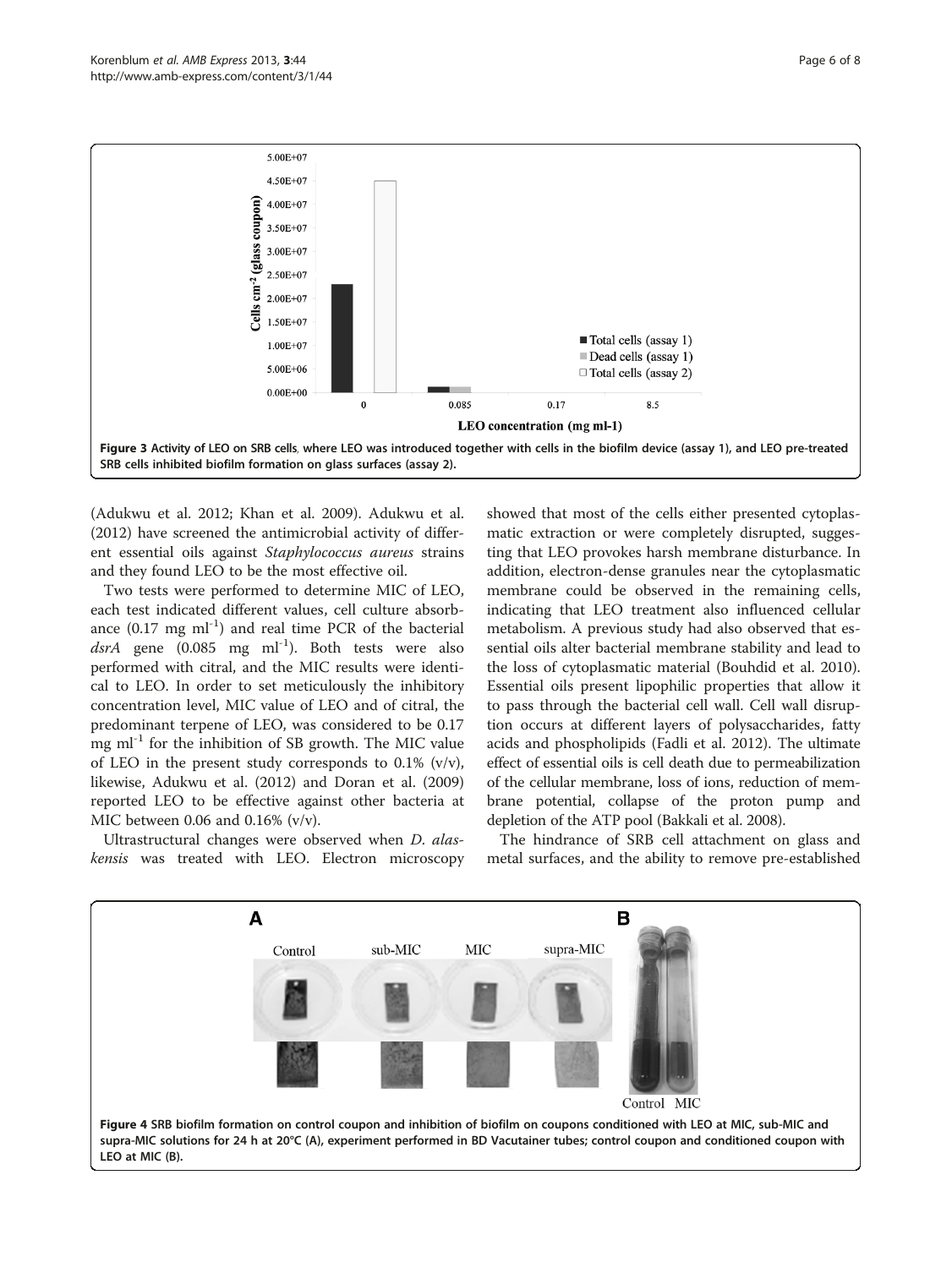<span id="page-6-0"></span>biofilms was also seen when LEO was applied at sub-MIC, MIC and supra-MIC levels. Although the effect of essential oils on biofilms has already been reported in for medically important bacteria, this is the first study that shows the antimicrobial activity of an essential oil against anaerobic bacteria of relevance to the petroleum industry. In addition, LEO was shown to prevent biocorrosion (weight loss) of carbon steel coupons by inhibiting the sulfate-reducing bacterium Desulfovibrio alaskensis biofilm formation. Biofilms are an agglomeration of microbial cells that adhere to a surface and are imbibed in a polymeric matrix built by the microorganisms themselves (Costerton 1999). This structure changes the physiological state when compared to their planktonic counterparts, and then these sessile cells have a better fitness in natural environments (Golby et al. 2012). In petroleum environments, SRB biofilms have been associated with biocorrosion of metal surfaces of the petroleum production line (Jayaraman et al. 1999). Therefore, the use of LEO, or citral, at MIC and supra-MIC levels to control SRB biofilms fits the golden rule that should be applied to all industrial systems described by (Videla et al. [2002\)](#page-7-0), which is to keep the system clean in order to avoid biocorrosion.

Our findings showed that the essential oil of lemongrass has antimicrobial activity against SRB and antibiocorrosion effect on carbon steel metal. Besides that, the main component of LEO, citral, which is an oxygenated terpene, has shown an active inhibition of SRB growth (this study) and other bacteria (Reichling et al. [2009](#page-7-0), Solórzano-Santos and Miranda-Novales [2012](#page-7-0)). Our findings showed that the LEO has antimicrobial activity against SRB growth and controls biocorrosion on carbon steel metal. In petroleum industries, LEO and citral may be used in formulations in the same manner as synthetic biocides; and may be formulated in water, methanol or isopropanol. We propose that LEO and citral antimicrobial activity and the consequent anticorrosion effect are a future option to control SRB planktonic and sessile growth, as well as biocorrosion mitigation in petroleum industrial facilities.

#### Competing interests

The authors declare that they have no competing interests.

#### Acknowledgments

The authors acknowledge the financial support provided in part by PETROBRAS project grant and by FAPERJ, CNPq and CAPES. Thanks to Patrick Dessi for the English revision of this manuscript.

#### Author details

<sup>1</sup>Departamento de Microbiologia Geral, Instituto de Microbiologia Paulo de Góes, Universidade Federal do Rio de Janeiro, Rio de Janeiro, Brazil. 2 Departamento de Engenharia Agronômica, Universidade Federal de Sergipe, Aracajú, SE, Brazil. <sup>3</sup>CENPES, Petrobras, Ilha do Fundão, Rio de Janeiro, Brazil.

Received: 25 June 2013 Accepted: 2 August 2013 Published: 10 August 2013

#### References

- Abo-El Seoud M, Sarhan M, Omar A, Helal M (2005) Biocides formulation of essential oils having antimicrobial activity. Arch Phytopathology Plant Protect 38:175–184. doi[:10.1080/03235400500094340](http://dx.doi.org/10.1080/03235400500094340)
- Adukwu EC, Allen SCH, Phillips CA (2012) The anti-biofilm activity of lemongrass (Cymbopogon flexuosus) and grapefruit (Citrus paradisi) essential oils against five strains of Staphylococcus aureus. J Appl Microbiol 113(5):1217–1227. doi[:10.1111/j.1365-2672.2012.05418.x](http://dx.doi.org/10.1111/j.1365-2672.2012.05418.x)
- ASTM G4/95 (2001) ASTM G4 (2001) Standard Guide for Conducting Corrosion Coupon Tests in Field Applications. In: Annual Book of American Society for Testing and Materials Standards 3.02., pp 49–57
- Bajpai VK, Yoon JI, Kang SC (2009) Antifungal potential of essential oil and various organic extracts of Nandina domestica Thunb. against skin infectious fungal pathogens. Appl Microbiol Biotechnol 83:1127–1133. doi[:10.1007/s00253-009-2017-5](http://dx.doi.org/10.1007/s00253-009-2017-5)
- Bakkali F, Averbeck S, Averbeck D, Idaomar M (2008) Biological effects of essential oils–a review. Food Chem Toxicol 46:446–475. doi:[10.1016/j.fct.2007.09.106](http://dx.doi.org/10.1016/j.fct.2007.09.106)
- Barbosa LCA, Pereira UA, Martinazzo AP, Maltha CRA, Teixeira RR, Melo EC (2008) Evaluation of the chemical composition of Brazilian commercial Cymbopogon citratus (D.C.) Stapf samples. Molecules 13:1864–1874. doi[:10.3390/](http://dx.doi.org/10.3390/molecules13081864) [molecules13081864](http://dx.doi.org/10.3390/molecules13081864)
- Bouhdid S, Abrini J, Amensour M, Zhiri A, Espuny MJ, Manresa A (2010) Functional and ultrastructural changes in Pseudomonas aeruginosa and Staphylococcus aureus cells induced by Cinnamomum verum essential oil. J Appl Microbiol 109:1139–1149. doi[:10.1111/j.1365-2672.2010.04740.x](http://dx.doi.org/10.1111/j.1365-2672.2010.04740.x)
- Costerton JW (1999) Introduction to biofilm. Int J Antimicrob 11:217–221 Das P, Mukherjee S, Sen R (2008) Antimicrobial potential of a lipopeptide
- biosurfactant derived from a marine Bacillus circulans. J Appl Microbiol 104:1675–1684. doi:[10.1111/j.1365-2672.2007.03701.x](http://dx.doi.org/10.1111/j.1365-2672.2007.03701.x)
- Doran AL, Morden WE, Dunn K, Edwards-Jones V (2009) Vapour-phase activities of essential oils against antibiotic sensitive and resistant bacteria including MRSA. Lett Appl Microbiol 48:387–392, doi: [10.1111/j.1472-765X.2009.02552.x](http://dx.doi.org/10.1111/j.1472-765X.2009.02552.x)
- Fadli M, Chevalier J, Bolla J-M, Mezrioui N-E, Hassani L, Pages J-M (2012) Thymus maroccanus essential oil, a membranotropic compound active on Gramnegative bacteria and resistant isolates. J Appl Microbiol 113:1120–1129. doi[:10.1111/j.1365-2672.2012.05401.x](http://dx.doi.org/10.1111/j.1365-2672.2012.05401.x)
- Feio MJ, Zinkevich V, Beech IB, Llobet-Brossa E, Eaton P, Schmitt J, Guezennec J (2004) Desulfovibrio alaskensis sp. nov., a sulphate-reducing bacterium from a soured oil reservoir. Int J Syst Evol Microbiol 54:1747–1752. doi:[10.1099/ijs.0.63118-0](http://dx.doi.org/10.1099/ijs.0.63118-0)
- Fisher K, Phillips CA (2006) The effect of lemon, orange and bergamot essential oils and their components on the survival of Campylobacter jejuni, Escherichia coli O157, Listeria monocytogenes, Bacillus cereus and Staphylococcus aureus in vitro and in food systems. J Appl Microbiol 101:1232–1240. doi[:10.1111/](http://dx.doi.org/10.1111/j.1365-2672.2006.03035.x) [j.1365-2672.2006.03035.x](http://dx.doi.org/10.1111/j.1365-2672.2006.03035.x)
- Fraise AP (2002) Biocide abuse and antimicrobial resistance–a cause for concern? J Antimicrob Chemother 49:11–12
- Golby S, Ceri H, Gieg LM, Chatterjee I, Marques LLR, Turner RJ (2012) Evaluation of microbial biofilm communities from an Alberta oil sands tailings pond. FEMS Microbiol Ecol 79:240–250. doi[:10.1111/j.1574-6941.2011.01212.x](http://dx.doi.org/10.1111/j.1574-6941.2011.01212.x)
- Hammer KA, Carson CF, Riley TV (1999) Antimicrobial activity of essential oils and other plant extracts. J Appl Microbiol 86:985–990
- Jayaraman A, Mansfeld FB, Wood TK (1999) Inhibiting sulfate-reducing bacteria in biofilms by expressing the antimicrobial peptides indolicidin and bactenecin. J Ind Microbiol Biotechnol 22:167–175, doi: [10.1038/sj.jim.2900627](http://dx.doi.org/10.1038/sj.jim.2900627)
- Kavanaugh NL, Ribbeck K (2012) Selected antimicrobial essential oils eradicate Pseudomonas spp. and Staphylococcus aureus biofilms. Appl Environ Microbiol 78:4057–4061. doi:[10.1128/AEM.07499-11](http://dx.doi.org/10.1128/AEM.07499-11)
- Khan MSA, Zahin M, Hasan S, Husain FM, Ahmad I (2009) Inhibition of quorum sensing regulated bacterial functions by plant essential oils with special reference to clove oil. Lett Appl Microbiol 49:354–360, doi: [10.1111/j.1472-](http://dx.doi.org/10.1111/j.1472-765X.2009.02666.x) [765X.2009.02666.x](http://dx.doi.org/10.1111/j.1472-765X.2009.02666.x)
- Khan MSA, Ahmad I (2011) Antifungal activity of essential oils and their synergy with fluconazole against drug-resistant strains of Aspergillus fumigatus and Trichophyton rubrum. Appl Microbiol Biotechnol 90:1083–1094. doi:[10.1007/](http://dx.doi.org/10.1007/s00253-011-3152-3) [s00253-011-3152-3](http://dx.doi.org/10.1007/s00253-011-3152-3)
- Korenblum E, Sebastián GV, Paiva MM, Coutinho CMLM, Magalhães FCM, Peyton BM, Seldin L (2008) Action of antimicrobial substances produced by different oil reservoir Bacillus strains against biofilm formation. Appl Microbiol Biotechnol 79:97–103. doi[:10.1007/s00253-008-1401-x](http://dx.doi.org/10.1007/s00253-008-1401-x)
- Korenblum E, Valoni E, Penna M, Seldin L (2010) Bacterial diversity in water injection systems of Brazilian offshore oil platforms. Appl Microbiol Biotechnol 85:791–800. doi:[10.1007/s00253-009-2281-4](http://dx.doi.org/10.1007/s00253-009-2281-4)